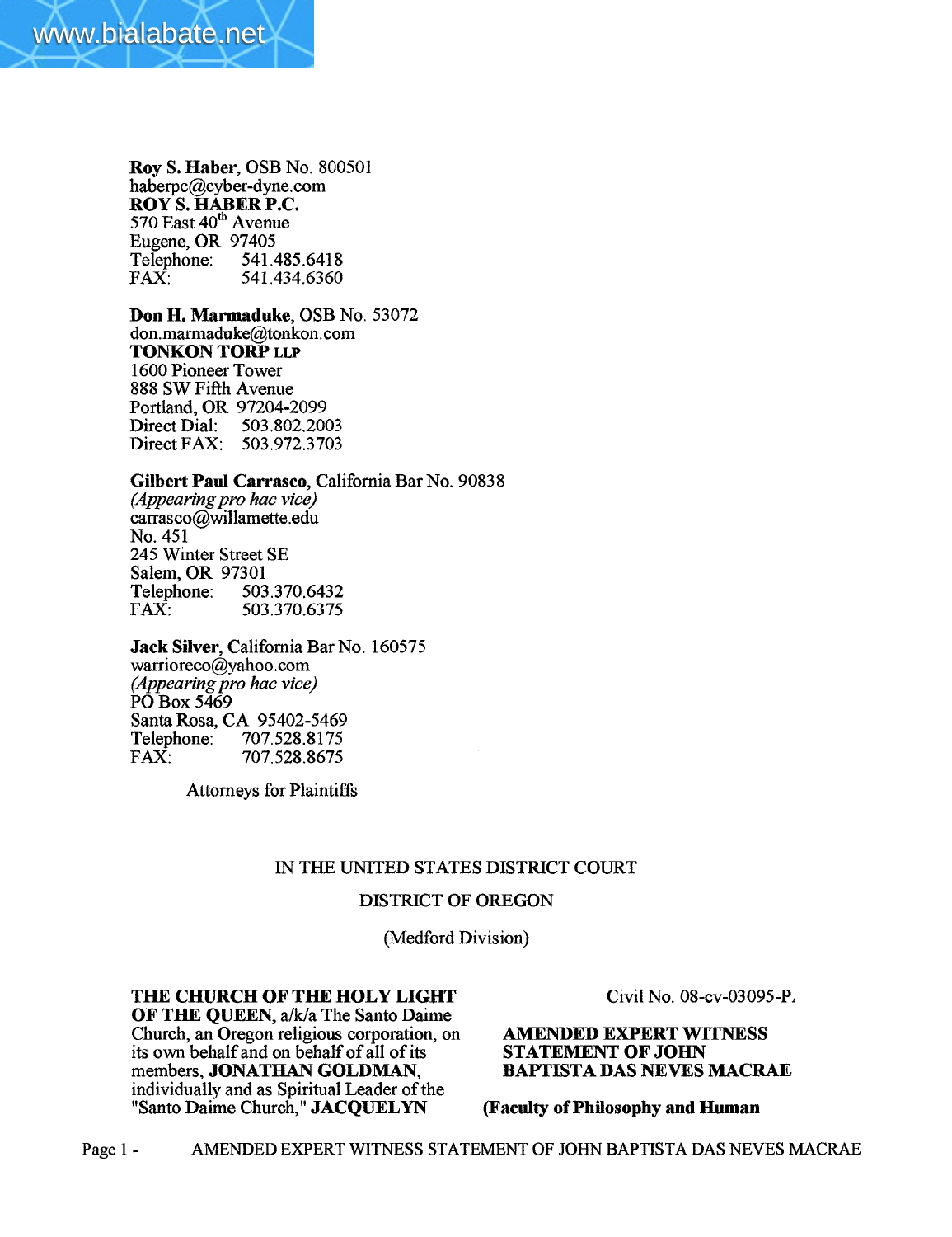

PRESTIDGE, MARY ROW, M.D., MIRIAM RAMSEY, ALEXANDRA BLISS YEAGER and SCOTT FERGUSON, members of the Santo Daime Church,

Sciences; Federal University of Bahia-FFCH/UFB, a Center for the Study of Therapy of Drug Abuse)

Plaintiffs,

v.

MICHAEL B. MUKASEY, Attorney General of the United States; KARIN J. IMMRGUT, United States Attorney, District of Oregon; HENRY M. PAULSON, Secretary of the U.S. Department of the Treasury,

Defendants.

Edward John Baptista das Neves MacRae, declares under God, the truth of the matters set forth below.

In order to answer questions regarding the ritual use of the ayahuasca brew by the Santo Daime Church in Brazil and the possible implications of its use in the United States of America, I have reviewed the existing anthropological literature on the subject, including my own works and field notes. I am mainly interested in the subject from the point of view of drug policy and have wrtten books and scientifc articles from this perspective. Therefore, the questions regarding possible health and safety issues, the danger to the public, the possibility of illicit diversions of the brew and its relation to the drug problem, are matters that I have been giving much thought to over the last decade, since I began my studies on Daime and other entheogens (psychoactive plants used for religious and sacred purposes). In 2003 I was appointed member of the Brazilian National Antidrug Council (CONAD), a body reporting directly to the Minister Chief for Institutional Security, General Jorge Armando Felix. In 2004, as a member of the Council's Technical-Scientific Advisory Chamber (CATC), I took part in discussions on certain aspects of religious ayahuasca use. The resulting report was approved by CONAD and informed the Resolution 5, signed by General Felix on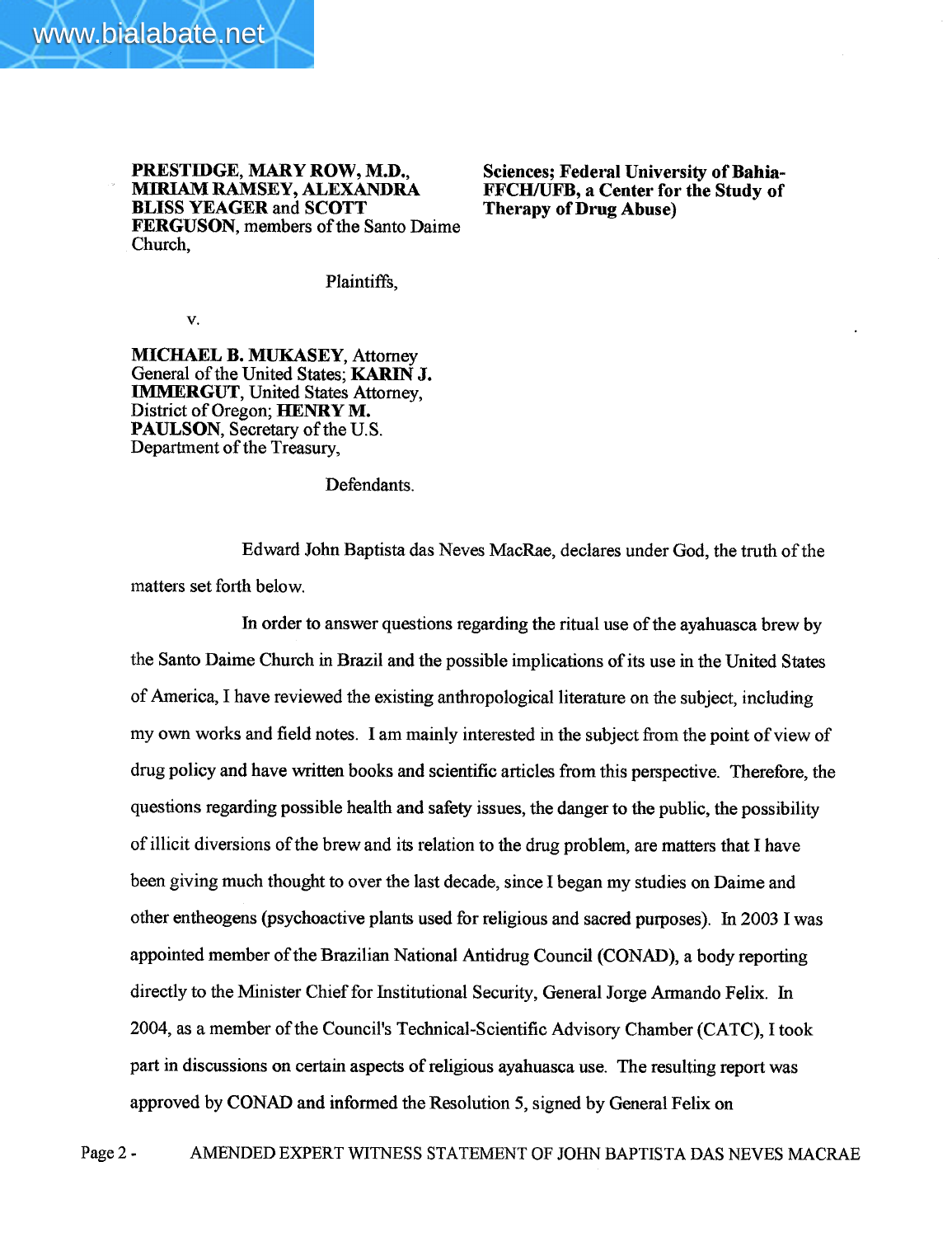November 4<sup>th</sup>, 2004, which instituted a Multidisciplinary Work Group (GMT Ayahuasca) to which I was also nominated as a member. These appointments were made due to my longstanding work on the social and cultural aspects of drug use and on the prevention of abuse as well as my research regarding the Santo Daime religion and its followers.

Since 1987 I have been involved in Brazilian official drug prevention programs both at State and Federal levels. In this regard my main activities have been concerned with drug prevention among young adults, including issues such as distribution of illicit drugs and curbing HIV infection among injecting drug users. For some years now my academic research interest has also included the religious use of psychoactive substaces. The issue of the religious use of psychoactive plants had never been a very important question from the point of view of national drug policy, since on no occasion had this ever presented any major problem to public health or to the maintenance of law and order, until approximately twenty years ago when certain religions whose major centers were in the Amazon expanded and began to emerge in the cities.

A number of public inquiries have been held into this matter due to the apparently odd status of the legal use of this substance in a country that follows quite closely the Vienna Convention protocols on the control of illicit drug use and trafficking.

As an anthropologist, I have been particularly struck by the arguments presented by important theoretical thinkers on the drug question, such as Norman Zinberg, in the USA, Claude Olievenstein, in France and Antonio Nery Filho, in Brazil, who maintain that in order to approach it successfully one must take into account not only its pharmacological but also its psychological and socio-cultural aspects. In spite of the fact that he was a psychiatrist, it was Norman Zinberg who most clearly pointed the way to an anthopological study of drug control, as can be perceived in the following quotation where he calls attention to the importance of the informal controls that act at an interpersonal level to regulate psychoactive substance use:

Page 3 - AMENDED EXPERT WITNESS STATEMENT OF JOHN BAPTISTA DAS NEVES MACRAE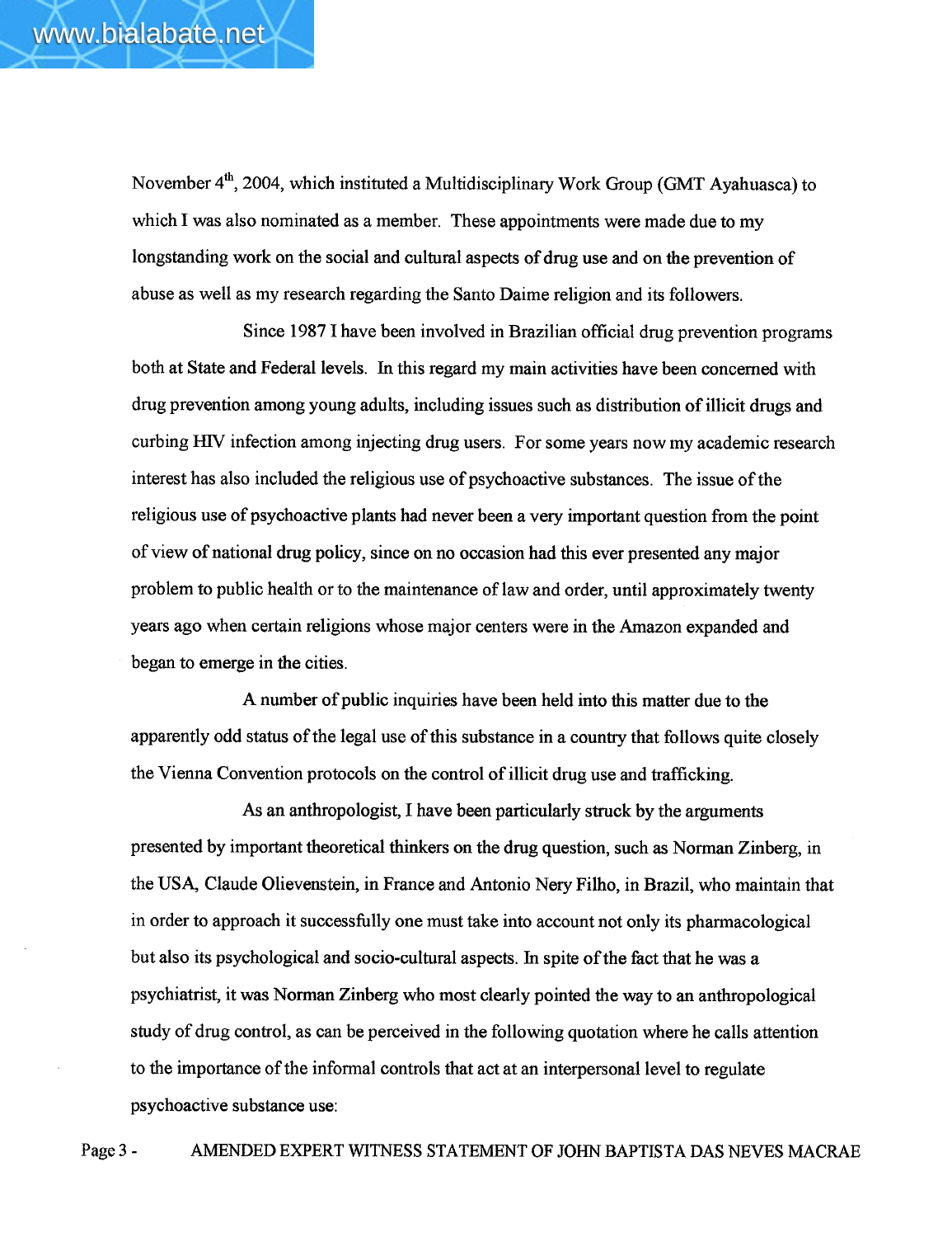www.bialabate.net

"The use of any drug involves both values and rules of conduct (which I have called social sanctions) and patterns of behavior (which I have called social rituals); these two together are known as informal social controls. Social sanctions define whether and how a particular drug should be used...Social rituals are the stylized, prescribed behavior patterns surrounding the use of a drug.... "

(Norman E. Zinberg, M.D., Yale University Press, 1984).

Thus, in my research among drug users, I have usually tried to detect the existence of these social sanctions and social rituals and examine their operation. In my studies of the Daime, this lead me initially to study the founder of the movement, the Black rubber tapper Raimundo Irineu Serra, who lived in the Terrtory of Acre, in the Brazilian Amazon region. It was he who, in the second decade of the twentieth century, after being introduced to the ayahuasca brew by an Indian shaman, began a long process of Christianization of its use.

Ayahuasca is a beverage that is brewed from a mixture of Psychotria viridis leaf which contains the indole alkaloid N,N-dimethyltrptamine (DMT-a psychoactive chemical) and the Banisteriopsis caapi vine, which contains certain alkaloids known as betacarbolines.dvice. DMT, the specific alkaloid often thought to be most responsible for the psychoactive effects, is not active when taken orally, because it is digested by certain stomach enzymes which are inhibited by the beta-carbolines which then render the DMT active.

Substituting the ambiguous traditional shamanic power ethic, "Irineu" as he was commonly known, introduced the Christian values of unconditional love for one's neighbors and the veneration of Catholic saints. As for the ayahuasca brew which he renamed Daime or Santo Daime (Holy Daime), he likened it to the Christian sacrament, calling it " The Blood of Christ".

Acre was very sparsely inhabited then and was yet to undergo the process of colonization that has now made it an integral par of the Brazilian nation. Some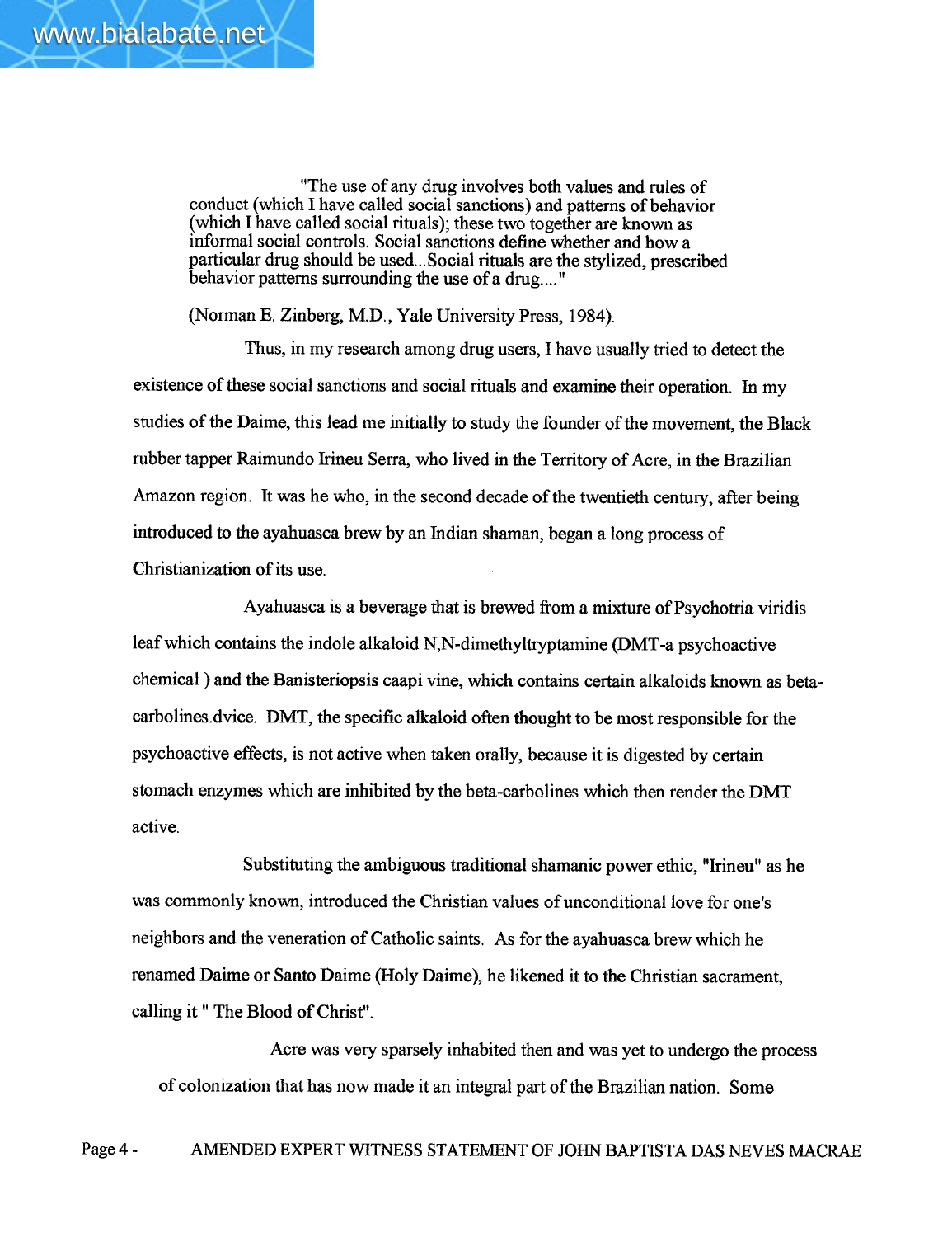anthropologists argue that the doctrine spread by "Mestre lrineu" played a key role in the transition, from life in the isolation of the forest to urban conviviality, that the local population had to undergo after the end of the rubber boom. As such the Santo Daime doctrine is an integral element in Acrean culture, even though today most of its inhabitants may nominally profess to be Catholic.

Mestre Irineu's contribution to a more Westernized use of ayahuasca included the development of a series of new rituls he received in visions, involving the sacramental use of Daime displaying again a marked Christian influence, although certain Indian and African characteristics are also to be detected. They vary according to the occasion and may be celebratory "hymnals", meditational "concentrations", exorcisms, "healing works" funeral "masses" and the "makings", during which the sacrament is ritually manufactured. The Church doctrine can be described as Catholicism modified by indigenous and Mrican influences. The hymns of the Church are conceived of as having been received by Mestre Irineu from God and are remarkably similar to the hymns sung in a Catholic Church. They reflect a belief in Jesus Christ as the Saviour and speak to all of the traditional Catholic values and social standards. My report includes as an exhibit the Hinário ofPadrinho Sebastiao Mota de Melo, the successor of Mestre Irineu. By way of comparison to a traditional Catholic ceremony, the Santo Daime "works" all begin with the "Hail Mary. " And every ceremony ends with the following prayer:

> In the name of God, the Father, Of the Sovereign Virgin Mother Of Our Lord Jesus Christ, Of the Patrarch Saint Joseph And all the Divine Beings Of the Celestial Court Under the orders of Our Imperial Master Juramidam Our work is closed My brothers and my sisters Praised be God in the heights So that She be always praised

Page 5- AMENDED EXPERT WITNESS STATEMENT OF JOHN BAPTISTA DAS NEVES MACRAE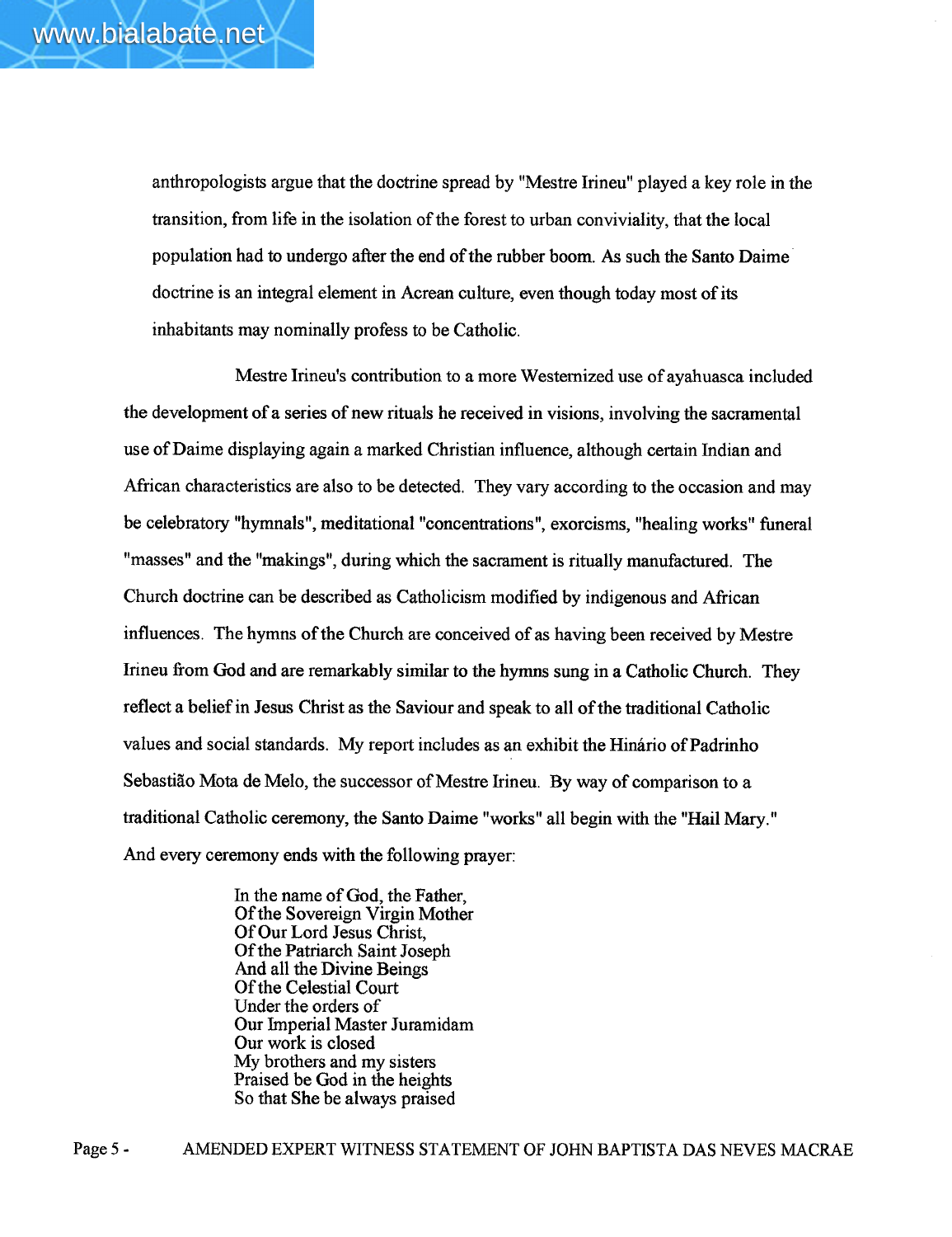www.bialabate.net

The Church rituals, which are invariably accompanied by the singing of hymns containing a strong Catholic imagery, frequently involve communal dancing. They are very structured affairs, with fixed steps and during which everyone keeps to predetermined places, with a rigid separation according to sex and age group. This emphasis on self-control, has led anthropologists to consider them to be "rituals of order" promoting group and hierarchical cohesion and a search for spiritual harmony both within and without. This order is maintained through the observance of what Zinberg would call a series of "social rituals."

Although, from a pharmacological point of view, Daime contains potent psychoactive agents, such as DMT and other alkaloids, the historical use made of it by these religious organizations establishes that there is no evidence that it leads to any ill results, as attested by recent medical studies of long time users. This is probably due at least in some measure to the strict ritual control built around this practice and to the fact that the brew is not taken extraritually.

Every Daime ritual or "work" is thought to be an opportunity for learning and healing and for the indoctrination of the spirits present either in the "material" or in the "astral" planes. As mentioned, there are different rituals for different occaions or different needs but they all involve taking the brew and entering into an altered state of consciousness in a Christian religious social and physical setting designed to contain and guide the "voyages".

Many factors contribute to this, such as:

a) dietary and behavioral prescriptions, such as those requiring abstinence from alcoholic beverages, that must be observed during the three days that precede and follow the taking of the drink, thus setting the stage for an unusual event that escapes the daily routine.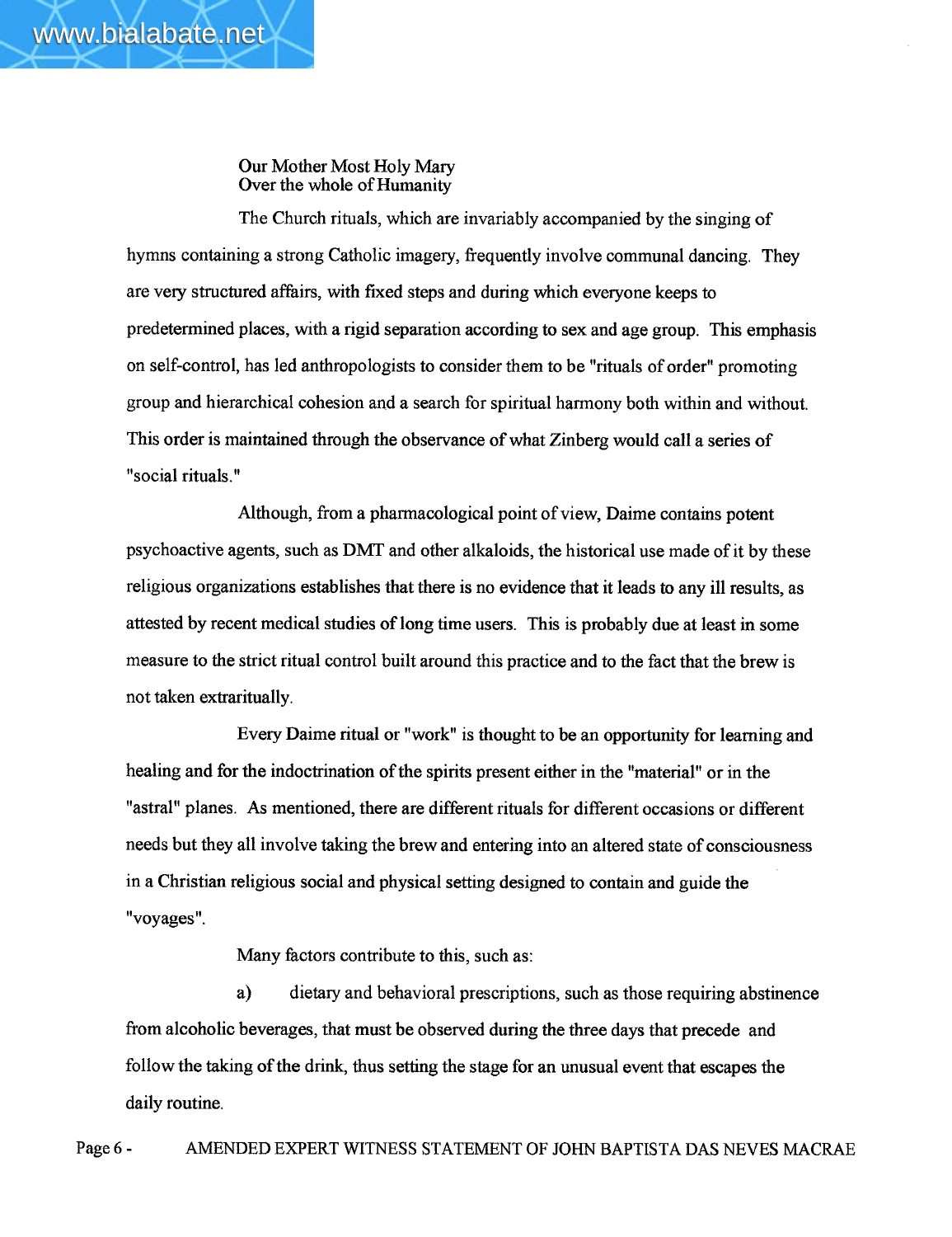those performed by ushers meeting the needs of the congregants.

www.bialabate.net

c) control of the dosage of the drink taken by paricipants.

d) ritual spatial organization and ritual structure control. There is a central table\altar where the double armed Cross of Caravacca and other Christian and indigenous religious symbols mark the sacred nature of the event. All those taking part are given a specific place in the room, usually in a rectangle formation drawn on the ground, where they must remain, grouped by sex.

Generally, white uniforms of a sober modest cut stress the unity of the group and help maintain a mood of religious ritual seriousness. The service is highly prescribed involving a combination of a simply dance steps, the singing of hymns and the movements of those taking part are rigidly prescribed and one of the main duties of the assistants is to ensure the maintenance of a certain posture that is recommended for the seated "works" (raised heads and relaxed and immobile arms and legs).

Another important element is the music which is sung and played during most of the ceremonies, which helps harmonize the group, through marked rhythms and voices in unison. The ritual use of music harks back to ancient shamanic customs from which the ritual taking of ayahuasca originates. Singing and the use of percussion instruments with a strong, repetitive beat, are powerful aids and are thought to act as a way of invoking spirits. The words of the "hymns" which invoke common Catholic themes such as reverence of Christ, and the teachings of peace and love direct the focus of the ritual experience in the desired direction of invoking spiritual and personal insights and communion with God and also assist in mitigating any discomfort associated with the ingestion of the tea.

The hymns also help in the interpretation of the experiences people have during the services. They help to create connections between the lived experiences and the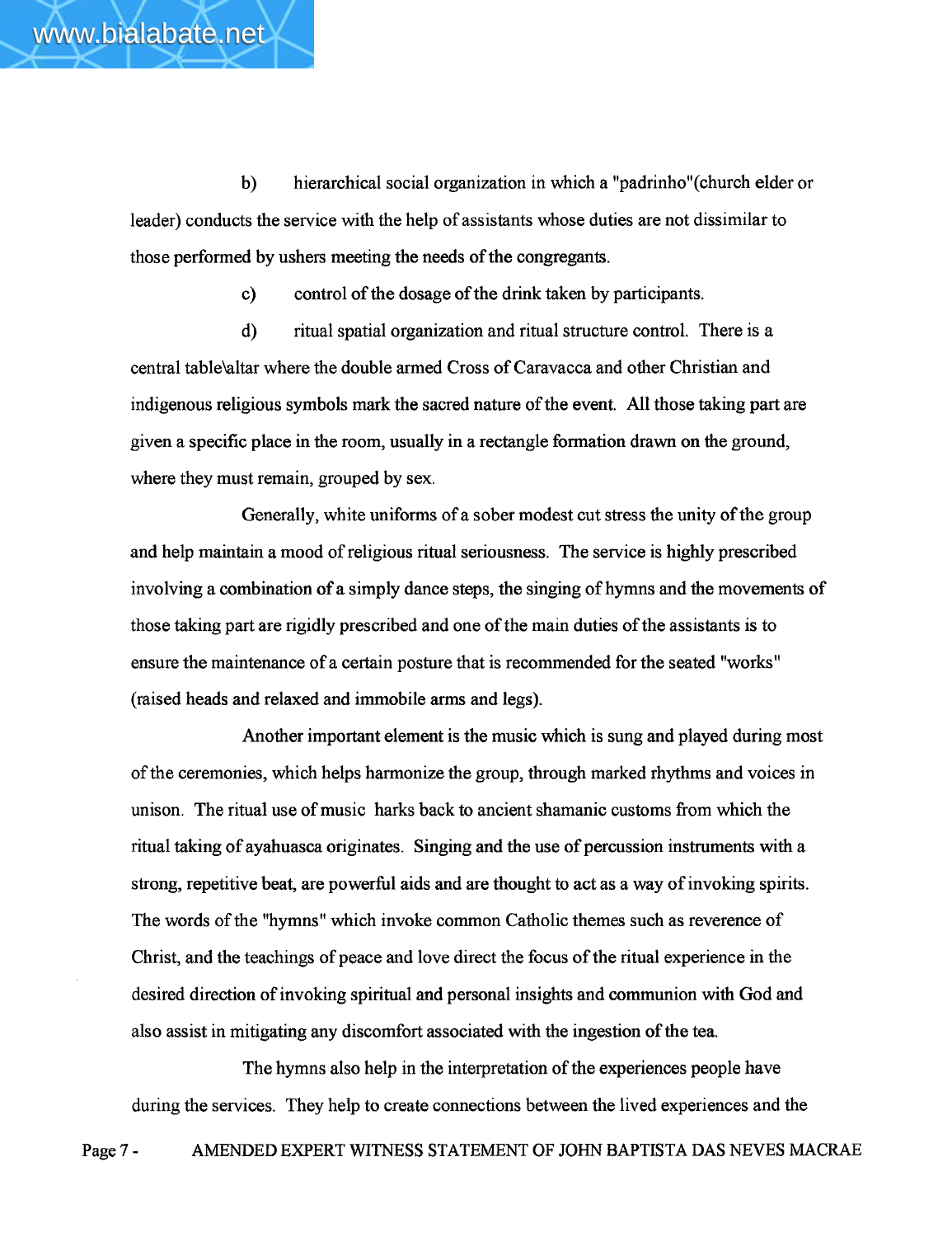spiritual or mythical symbols with which they become invested, which is of great importance promoting the cohesiveness of the ceremony for all who attend. The Catalan anthropologist Josep Maria Fericgla, working on the Indian use of ayahuasca, like Victor Turner, considers that this psychic or spiritual function of symbols was lost by Western societies when they abandoned their traditional ways of organizing unconscious drives and using these "sources of renovation" for individual and collective benefit. (Fericgla 1989:13).

To the extent that certain substances are considered "drugs" when used under a given set of circumstances, and as "non drugs" in other circumstances, the drinking of the Daime beverage as the sacrament of this religion would be the classic example of "non drug" use, as noted in the CONFEN Report cited below. The purpose for which Daime is taken, the ritualistic and highly structured ceremonies which are focused on Christian doctrine with indigenous nuances, together ensure that the social taboos that accompany the typical drug user, do not, in this case, pertain in any manner.

# I. OFFICIAL INVESTIGATIONS OF THE DAIME

During Mestre Irneu's lifetime and after his death, in 1971, some of his early followers embarked on new paths. Amazonian rubber tapper, Sebastião Mota de Melo, better known as Padrinho Sebastião, after Mestre Irineu's demise chose to become autonomous and introduced some new elements of his own revelations to the doctrine. Unlike the other Daime leaders, he was very welcoming towards young newcomers from outside the Amazon area. As a result, a number of centers were then set up in several cities outside the Amazonian territory and the size of the congregations increased. More recently, especially in , the 90's, Santo Daime churches following Padrinho Sebastião's spiritual line began to be set up abroad and are now to be found in many South American and European countries. Such is the case with the American churches as well, although the first Americans to bring Daime to the USA seem to have done so during the 80's.

Initially a large proportion of the members of these new churches were Page 8- AMENDED EXPERT WITNESS STATEMENT OF JOHN BAPTISTA DAS NEVES MACRAE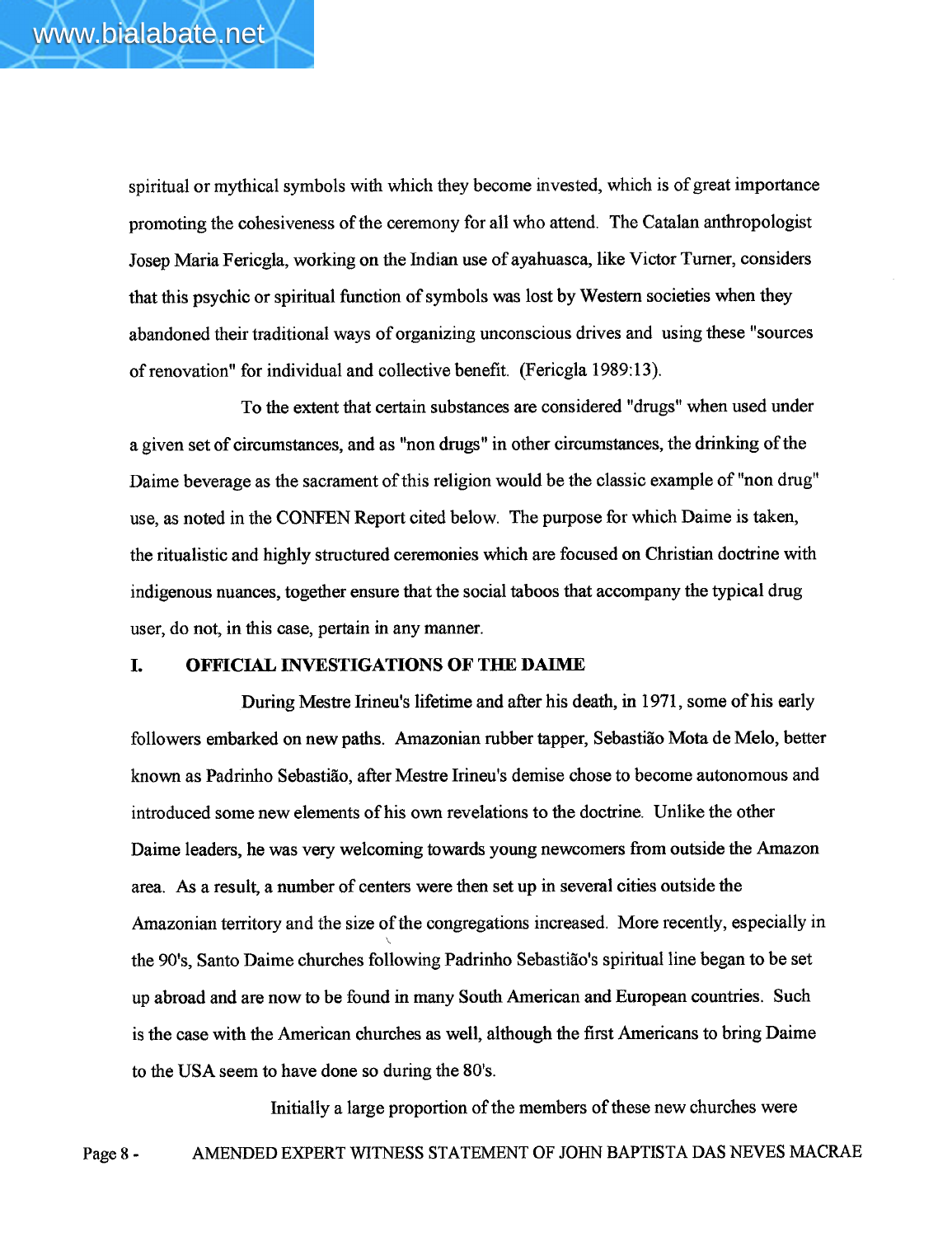young adults who found that belonging to such a religious group provided them with a sense of social, psychological and spiritual identity that helped them cope with the very quick cultural changes occurring around them with regard to the sexual and work ethics and the breakdown of traditional family organization and values.

The disciplined use of Daime also provides congregates with a safe, well mapped route to the kind of transcendental religious experience that many search for in a compulsive use of alcohol and drugs. Thus, taking part in these religious groups tends to be a particularly effective way of dealing with alcoholism and drug addiction, since, rather than just saying no to any kind of induced alteration of consciousness, the Daime provides the religious structural context within which to work through personal and difficult life issues in a setting that provides greater safety. One could, quite appropriately say that, the Santo Daime religious doctrine and practice is intrinsically a very desirable and effective harm reduction methodology of great social and psychological value to the congregates since they were founded.

As long as the use of Dairne was confned to the distant Amazonian region it was ignored by the metopolis-oriented Brazilian authorities and opinion makers. However, the spread of the Santo Daime church and another church (the Uniao do Vegetal that also holds the hoasca tea, another form of Ayahuasca as its sacrament among the urban middle class youth soon called official attention. In 1986, pending further studies, the government decided to ban the use of ayahuasca. However the study group officially appointed, by the Federal Narcotics Council-CONFEN, to look into the mattr, after six months research produced a paper calling for the repeal of the ban on a nationwide leveL. Among other arguments they pointed out that no damage to health had been proven to be caused by the use of the brew and that the members of the different religious groups had been found to be orderly and to lead their lives according to the accepted social values.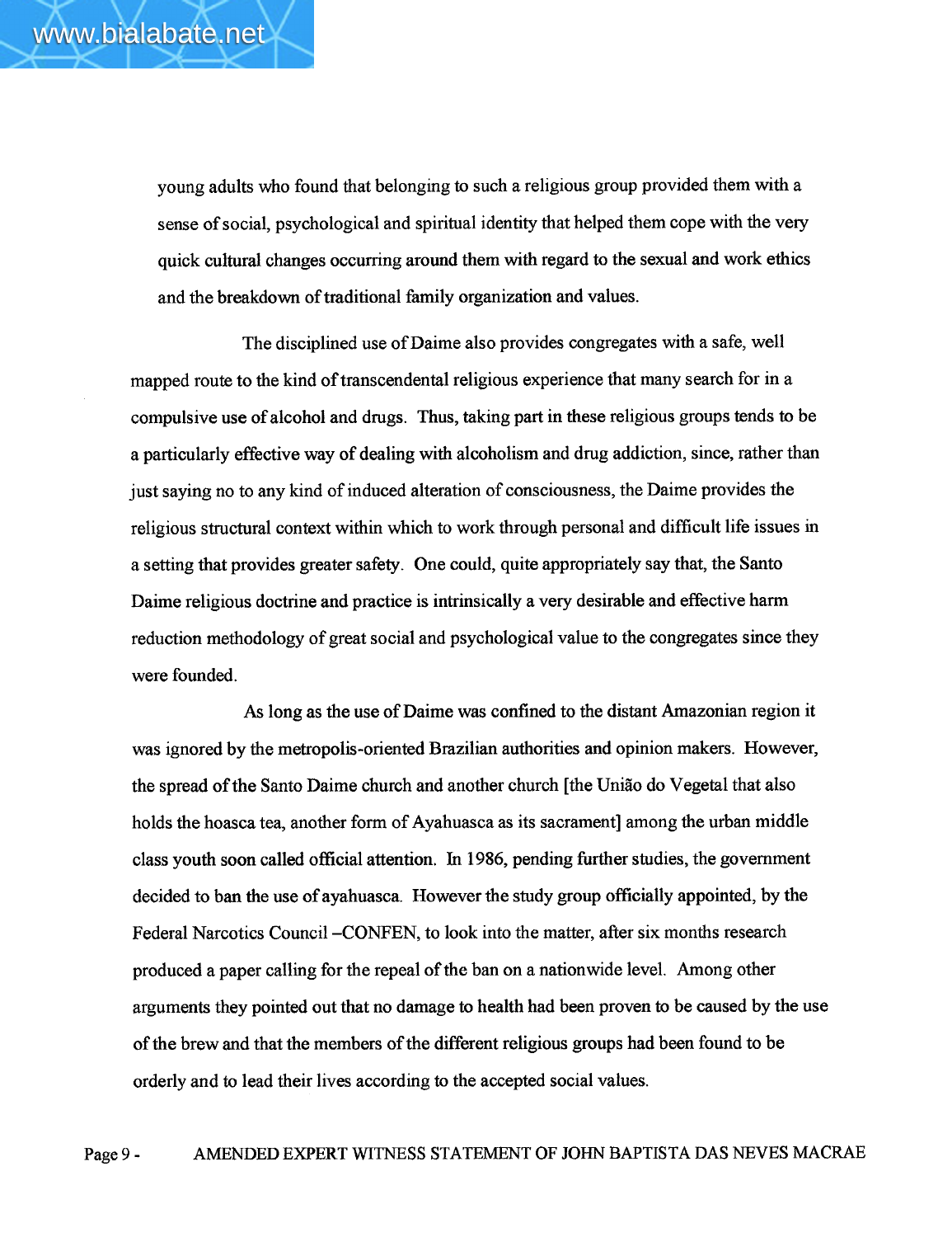several studies have already been conducted both by Brazilian and foreign scientists (Andrade, etal. 1995, Aranha, etal. 1991,Callaway, eta1.994, Costa, etal. 1995, Grob, et aL. 1996, Mackenna, et al. 1998), pointing out the relative harmlessness of the brew to the organism.

Similarly, the inquiries held by CONFEN as well as other anthropological research have shown that those persons who take the brew in the limited context of the religious rituals described herein, are particularly abiding to the basic values of traditional Brazilian society. The case of the Daime community Ceu do Mapia, in the heart of the Amazonian rain forest, is a striking example of this. The whole area is renowned for the poverty of its inhabitants and for its lawlessness; yet this community, in spite of its own poverty, is an oasis of tranquility and order, where the problems of drunkenness, violence and prostitution, endemic in the region are virtally unkown. Ceu do Mapia, in fact, acts as a refuge for many trying to escape the surrounding misery and its leaders are widely respected for their kindness and wisdom.

The possibilities of diversion of the brew from its ritual purposes are quite small. As already mentioned, Daime is likened to the Holy Sacraments of the Roman Catholic Church, and considered to be an object of veneration in itself. The access to it is a jealously preserved prerogative of a small body of veterans and subject to great communal vigilance. In addition, from the moment of the initial gathering of the vines and leaves that make up the beverage, to its preparation and actal brewing, the handling and stocking of the ingredients and of the final product are surrounded by several taboos. Even the shipment of Daime to the different extra-Amazonian churches is a matter of great spiritual concern and care and serious efforts are made to ensure that it is never left unguarded, for instance. In this environment, it is very difficult for anyone to try to tamper or adulterate it, for instance, since the Santo Daime followers believe that even a drop of water, added outside the ritual, is enough to rob it of its sacredness.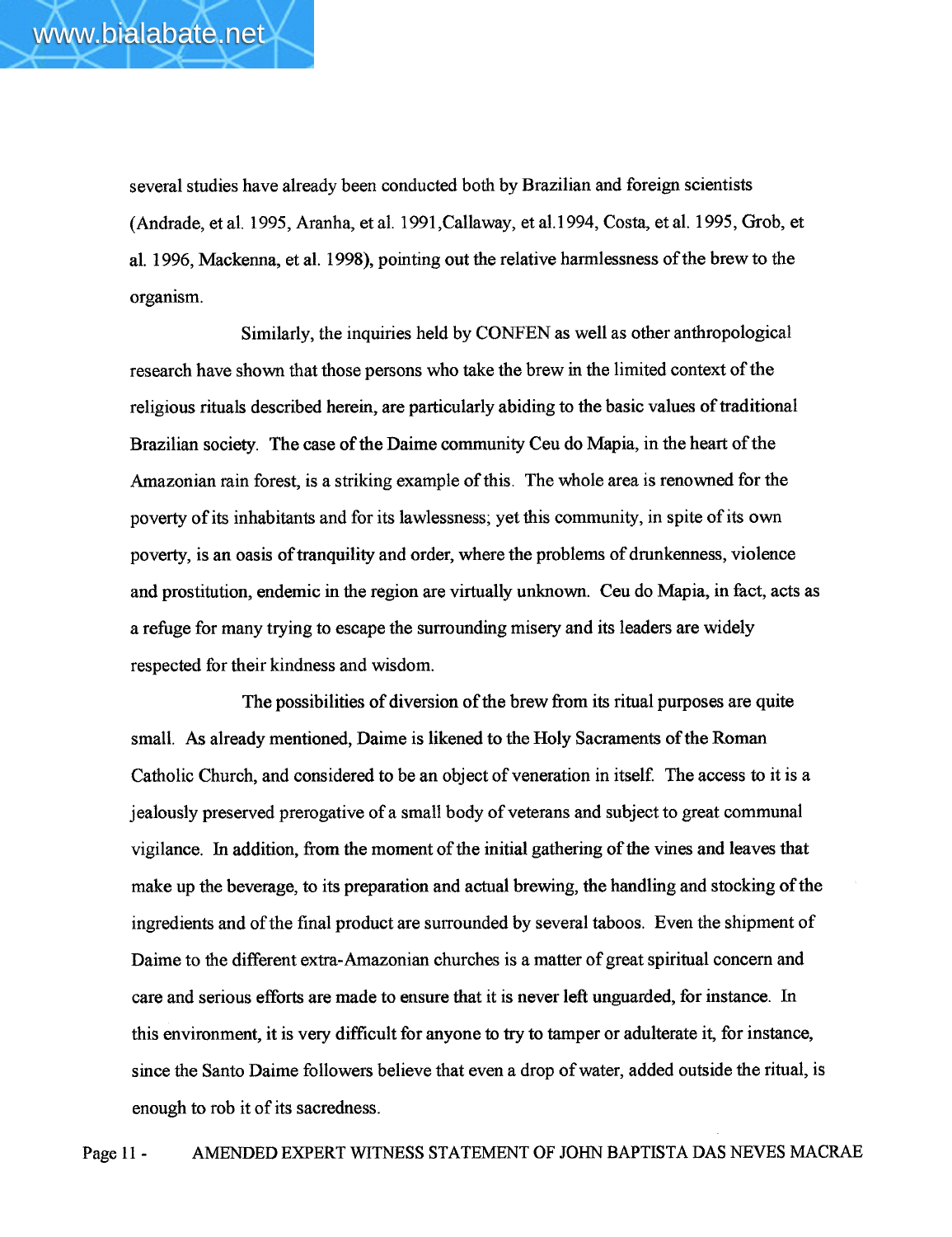I am familiar with the process for maintaining control over the Daime manufacture, distribution, exporting and accounting to ensure that it is not diverted to an illicit use in Brazil or abroad. The manufacture and distrbution of ayahuasca for religious purposes is legal in BraziL. The brew masters keep detailed records of every batch of tea that is brewed. The tea is labeled and kept in a guarded locked building in Mapia. Whenever there is a shipment to another church, the brew masters record the exact amount that is being transported. It must be remembered that "Daime" is generally produced in "Colônia 5.000" on the outskirts of Rio Branco or in the "Céu do Mapiá" community, in the heart of the rain forest. From these places it is sent to the leaders of the other churches, who have been entrusted by the head of the religious movement with the responsibility of distributing the sacred brew. The Daime is usually stored ceremoniously in the house of the local leader, where it may only be handled by a few more trusted members of the local church. The sacramental use of Daime tea in religious ceremonies continues to be a lawful use in Brazil, and no laws in Brazil prohibit the export of the Daime tea.

Each local Church, in turn, is required to keep detailed records regarding the number of people who attend a service and the amount of Daime distributed at that service. This is done for every service. There is a requirement that local records be maintained and presented to the brew masters upon request.

Similarly, when the tea is exported, all of the typical export documents are filled out in Brazil, including listing the contents of the product. When a batch is received in another country, the Church leaders there are required to keep similar records and present copies to Brazil periodically.

I am satisfied that the brew is controlled in a way that renders the likelihood of it being distributed to the illicit market virtally impossible. Because each of the Church leaders or someone under his/her direct supervision is responsible for administering the beverage at services, the controls are very effective. Indeed, it would constitute a sacrilege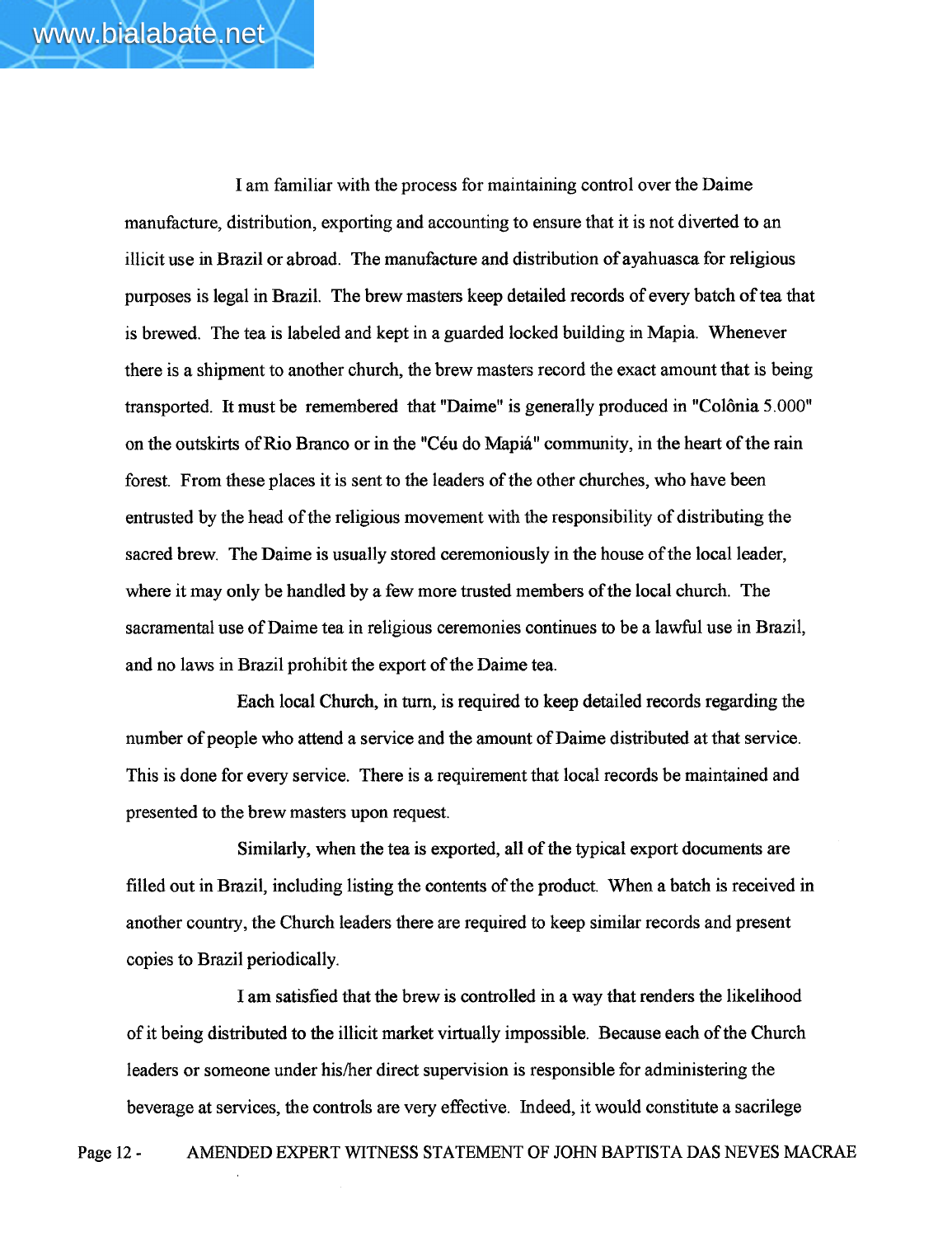for anyone to have the beverage outside of the ritual services. These controls have been more then adequate to meet the country's drug policy expectations of ensuring that the Daime not make its way into the illcit markets in Brazil afer more then a decade of its legalization for religious use.

The myths that have developed regarding the use of all psychoactive plants have generally failed to recognize that the setting determines in large measure the individual and social effects resulting from their use. The traditional views that all "drugs" are excuses to avoid facing real life issues or to simply experience a "pleasurable high" are in no way applicable to the religious drinking of ayahuasca or Daime.

The length and rigidity of the ceremonies, the traditional values conveyed by the doctrine and by the hyms that are ritually sung throughout, the bitter and foul tate of the tea and the purging or vomiting physical reactions that accompany the taking of the brew tend to push away those who lack a serious intent. Yet, many who initially were moved by idle curiosity find themselves touched by the ritual experience and go on to become converted to the doctrie and open themselves to profound changes in their values and life styles. The traditional Indian use of ayahuasca has always been closely associated with spiritual healing and it is quite remarkable how many of the old Amazonian Santo Daime veterans claim to have become rid of alcoholism thanks to their sacrament. Even among younger more urban church members there are many who claim to have given up alcohol and cocaine abuse thanks to the doctrine. So it seems that rather than being an object of concern, the spread of this religion may contribute to the diminishing of drug abuse thanks to the values promoted by its doctrine, which include emphasizing the seriousness and sacredness of the teaching, that it ought never to be underten lightly and that self-knowledge and self-control are an essential part of the experience.

The Santo Daime Church in Brazil is highly respected in the religious community and is a participant in routine meetings and conferences with other more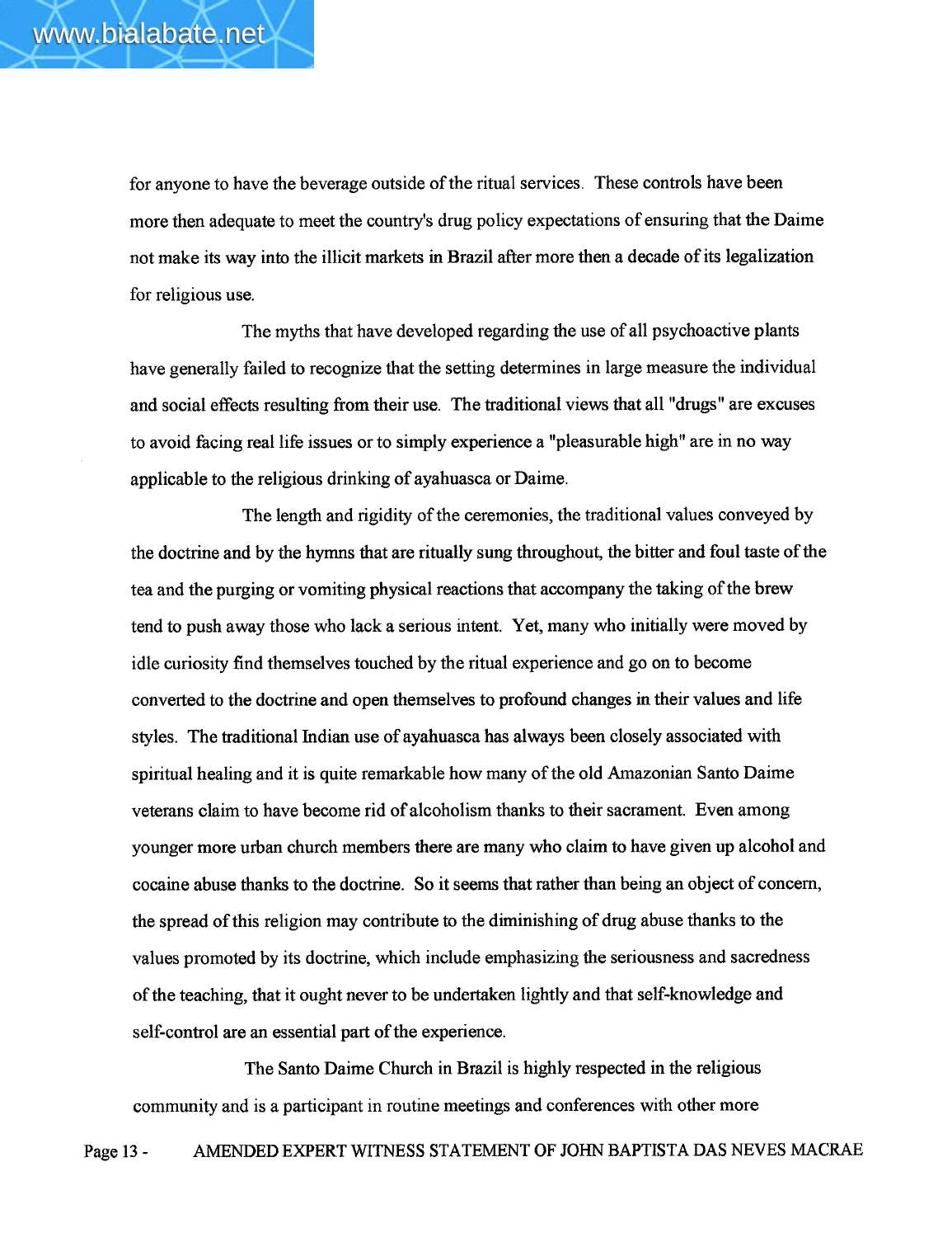

established Christian religions. The Santo Daime Church has valuable ties with the Catholic Church in Brazil. Attached to my Report are letters from various Catholic organizations and clergy including the following. I have included excerpts from these affirmations:

> 1. Diocese: Dom Mauro Morelli, 1<sup>st</sup> Bishop of Duque de Caxias

The Santo Daime religious beliefs are also deeply rooted in Christian theology. Participants of the Santo Daime have been working together with other religions and religious groups committed to environmental issues and are well known in Brazil in this regard. Leaders of the Santo Daime participate along with other religious leaders in many issues of concern to all religions in BraziL.

2. Brazilian Council for Justice and Peace Associated to the Pontifcal Council for Justice and Peace - Rome-Related to the National Conference of the Bishops of Brazil:

In the latter half of the 80's, as a result of being commissioned by the National Conference of the Bishops of Brazil (CNBB), to undertake research on religious diversity in Brazil, we started our contacts with members of the Santo Daime Church.

In every sense of the concept of religion, the Santo Daime church has clearly established itself. Scholars from all across Brazil have recognized the legitimacy and importance of this religion, particularly because it was actually founded in Brazil.

3. Fr. Marcelo de Barros Souza, osb Monastery of the Annunciation of the Lord Prior of the Monastery:

I am a Benedictine monk and prior of the Monastery of the Annunciation of the Lord, in Goiás, BraziL.

I came to learn about the Santo Daime religion over the years. I consider that the religion is a fully established religion in Brazil with churches throughout the country. Its doctrine and beliefs are a translation and adaptation of Chrstianity to indigenous cultures of the Amazon region.

The Santo Dime Church has operated in Brazil for several generations now with no reports of any casualties or unwanted health consequences as a result of taking the tea.

These letters are only a few examples of the universally recognized respect that

all religious leaders in Brazil have for the Santo Daime religion.

It is my opinion that from a drug policy perspective, there are no government

Page 14- AMENDED EXPERT WITNESS STATEMENT OF JOHN BAPTISTA DAS NEVES MACRAE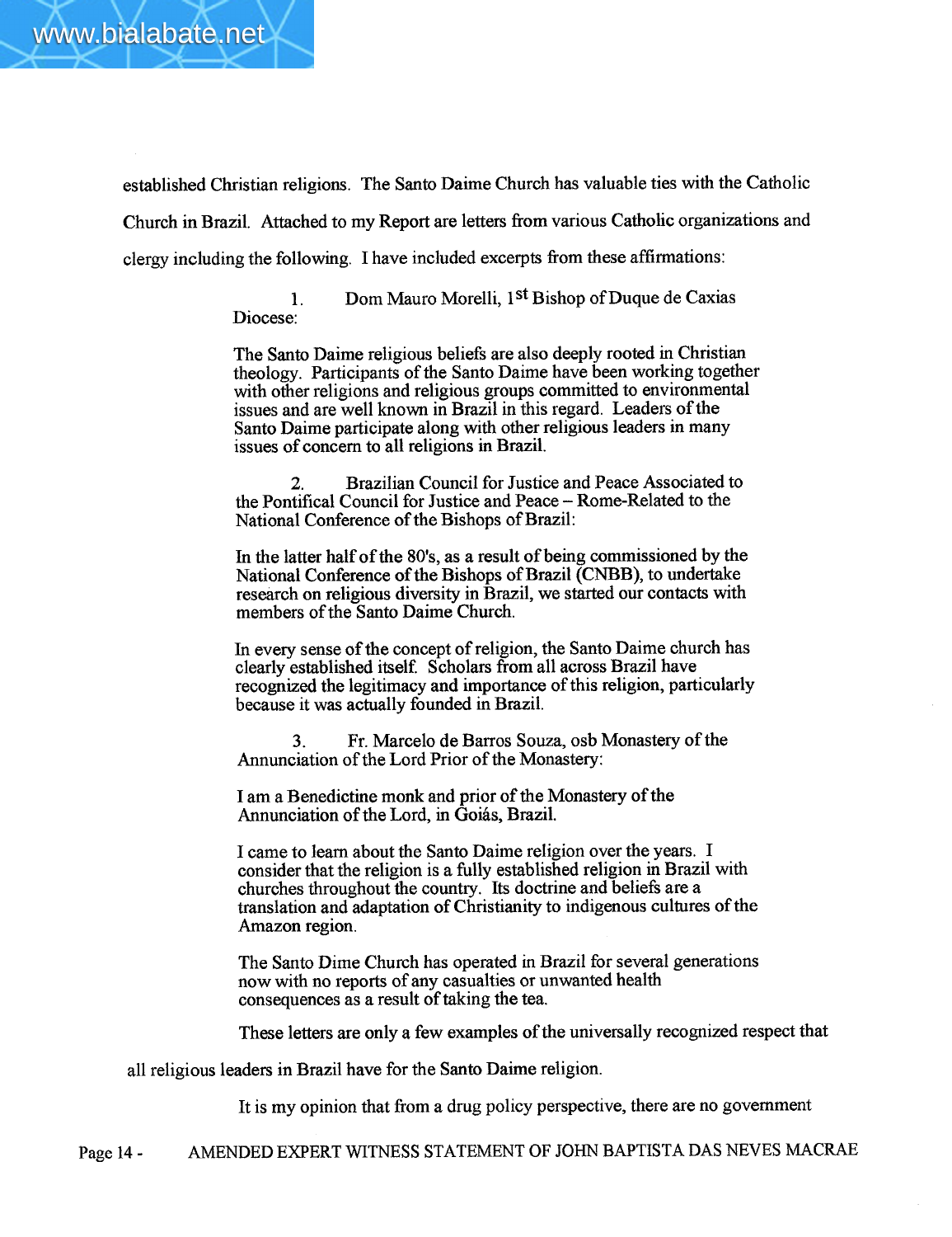

policy objectives that are violated by the sacramental use of Daime. It has clearly contributed to the spiritual and psychological well being of thousands of Brazilians who have chosen to become members of the Church.

It is very important in a country like Brazil that the Catholic Church recognizes the Santo Daime church and that it has spoken eloquently about its service to environmental and humanitarian issues and how it is considered a full parner in inter religious organizations and conferences in BraziL.

I have not testified in the past four years in any litigation. I have received approximately \$1,250 for my services in this case. The attached Curriculum Vitae is an accurate summary of my educational and professional activities, including some of my most important books printed in Brazil and in Spanish.

Pursuant to 28 USC § 1746, I declare under penalty of perjury that the facts set forth above are true and correct to my knowledge and belief.

Salvador, Bra<mark>z</mark>i November  $\beta$ , 2008.

e S I سنصر

Edward 1. B. N. MacRae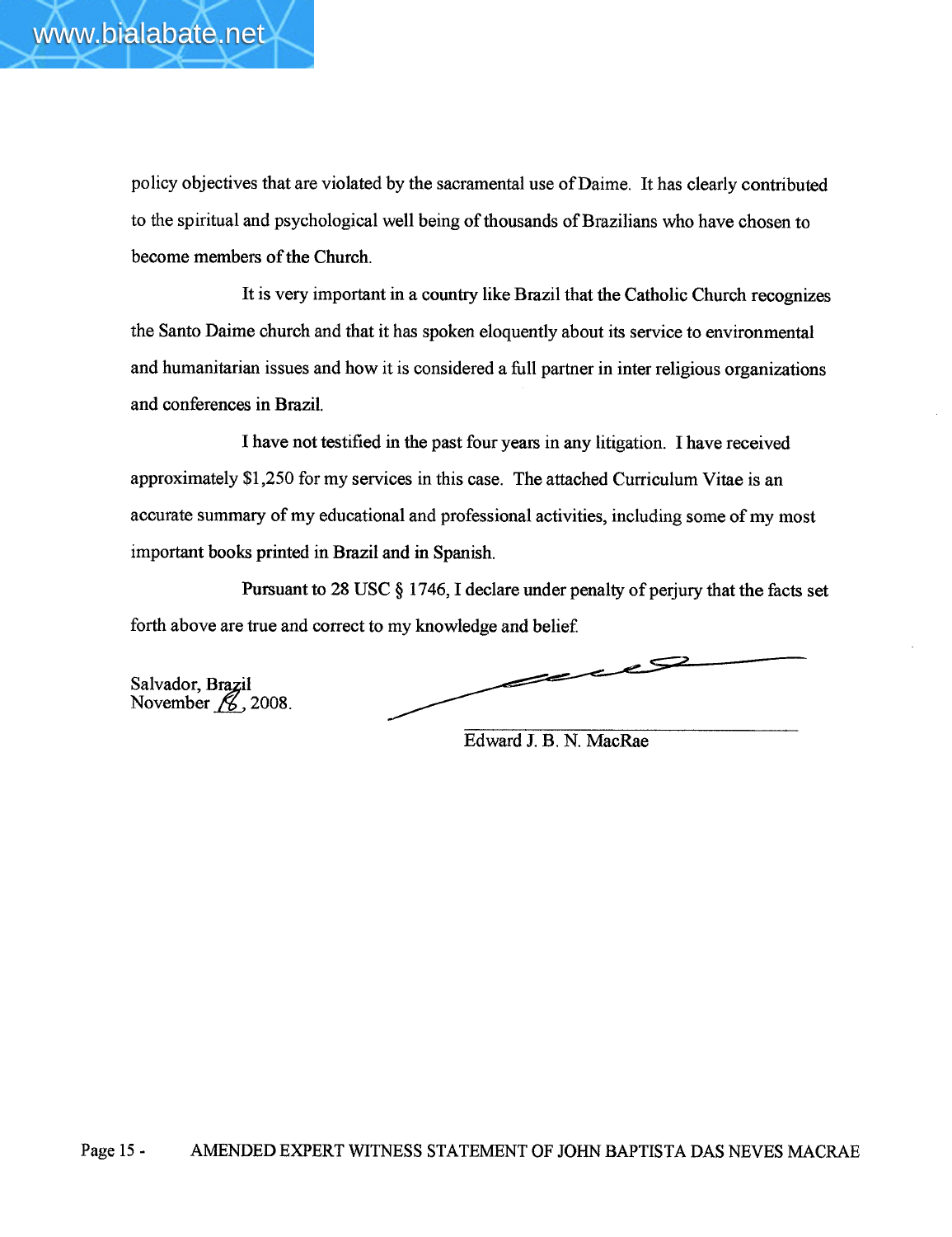

# **Bibliography**

- Andrade, E. N.; Brito, G. S.; Andrade, E. O.; Neves, E. S.; Cavalcante, J. W.; Oberlandaer, G.; Cardoso, M.M.; Okimura, L.; Callaway, 1 C.; Mckenna, D. J.; Grob, C. S. et cols. (1995). Farmacologia Humana da Hoasca , um Cha Obtido De Plantas Alucinógenas Usadas Em Um Contexto Ritual No Brasil - Resultados Clínicos. Conferência Internacional dos Estudos da Hoasca. Rio de Janeiro, 2 a 4 de novembro de 1995).
- Aranha, C., Travaini, G; Correa, M. A. (1991). Aspectos botânicos e taxonômicos das plantas Banisteriopsis sp. e Psychotria sp. Trabalho apresentado no Primeiro Congresso em Saude do Centro de Estudos Médicos - União do Vegetal. São Paulo, Brasil, 30 maio a 2 junho, 1991.
- Callaway, J. C.; Airaksinen, M. M.; Mckenna, D. J.; Brito, G. S. & Grob, C. S. (1994). Platelet serotonin uptake sites increased in drinkers of ayahuasca. Psychopharmacology 116: 385-387.
- Callaway, J. C.; Mckenna, D.J. et al. (1998). Pharmacokinetics of Hoasca alkaloids in healthy humans. Journal of Ethnopharmacology 65 (1999): 243-256
- Costa, M. et cols. (1995). Farmacologia Humana da Hoasca Resultados dos ensaios em animais. Conferência Intemacional dos Estudos da Hoasca. Rio de Janeiro, 2 a 4 de novembro de 1995).

Couto, F.R. - 1989 - Santos e Xamas -Master's thesis in Anthropology-University of Brasília - 251 pp.

Fericgla, 1M. - 1989 - El Sistema Dinâmico de la Cultura y los Diversos Estados de la Mente Humana - Bases para un Irracionalismo Sistêmico - Cuadernos de Antropologia - Barcelona -Editorial Anthropos - 80 pp.

Grob, C. S., D. J. McKenna, J. C. Callaway, G. S. Brito, E. S. Neves, G. Oberlender, O. L. Saide, E. Labigalini, C. Tacla, C. T. Miranda, R. J. Strassman, K. B. Boone (1996). Human psychopharmacology ofhoasca, a plant hallucinogen used in ritual context in Brasil: Journal of Nervous & Mental Disease. 184:86-94.

Groisman, Alberto. Eu venho da Floresta. Urn estudo sobre 0 contexto simbólico do uso do Santo Daime. Florianópolis, Editora da UFSC, 1999

Grund, J.P.C.Drug Use as a Social Ritual- Functionality, Symbolism and Determinants of Self-Regulation ,Rotterdam, Instituut voor Vesslvingsondeerzoek, 1993

MacRae, E. Guiado pela Lua- Xamanismo e uso Ritual da ayahuasca no culto do Santo Daime, São Paulo, Brasiliense, 1990

MacRae, E. A importância dos fatores socioculturais na determinação da política oficial sobre 0 uso ritual da ayahuasca, In; Drogas e Cidadania- repressão ou redução de riscos , Zaluar, A. (org.), São Paulo, Brasiliense, 1994, pp.31-45

MacRae, E. Guiado por la Luna- Shamanismo y uso ritual de la ayahuasca en el culto de Santo Daime- Quito, Ediciones Abya-Ayala, 1998, 175 pp.

McKenna, D. J., & Callaway, J.C., Grob, C. S. (1998). The Scientific Investigation of

Page 16- AMENDED EXPERT WITNESS STATEMENT OF JOHN BAPTISTA DAS NEVES MACRAE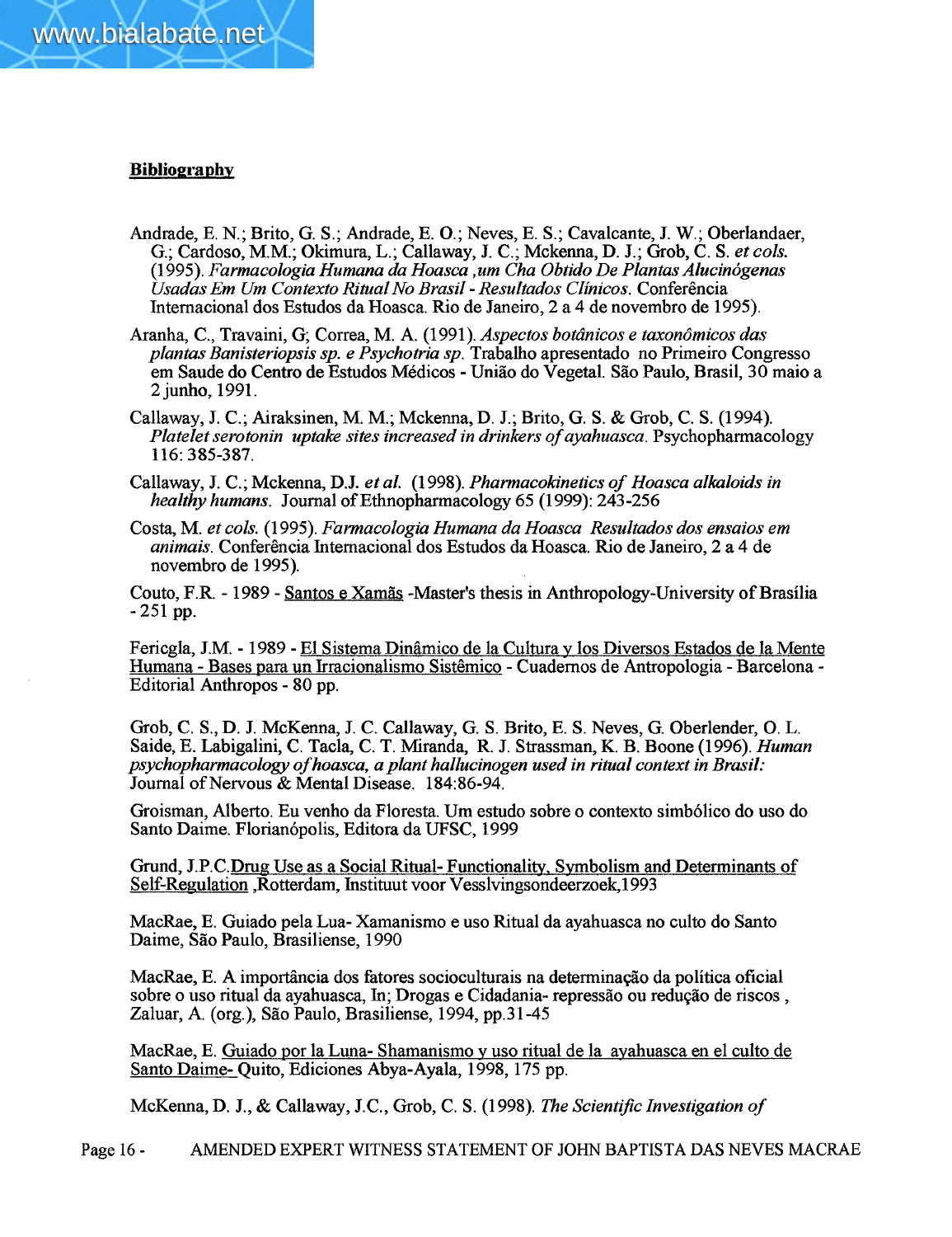

 $Ayahuasca - A Review of Past and Current Research$ . The Heffer Review of Psychedelic Research (1):65-77

Sá, D.B.G.S. Ayahuasca, A consciência da expansão In; Discursos Sediciosos (Crime, Direito e Sociedade), Ano 1, número 2, 2° semestre 1996, Rio de Janeiro, Instituto Carióca de Criminologia

Sena Araújo, Wladimyr. Navegando sobre as ondas do Daime. História, Cosmologia e ritual a Barquinha. Campinas, Editora da UNICAMP, 1999

Zinberg, N. Drug, Set and Setting, New Haven, Yale University Press, 1984, 277 pp.